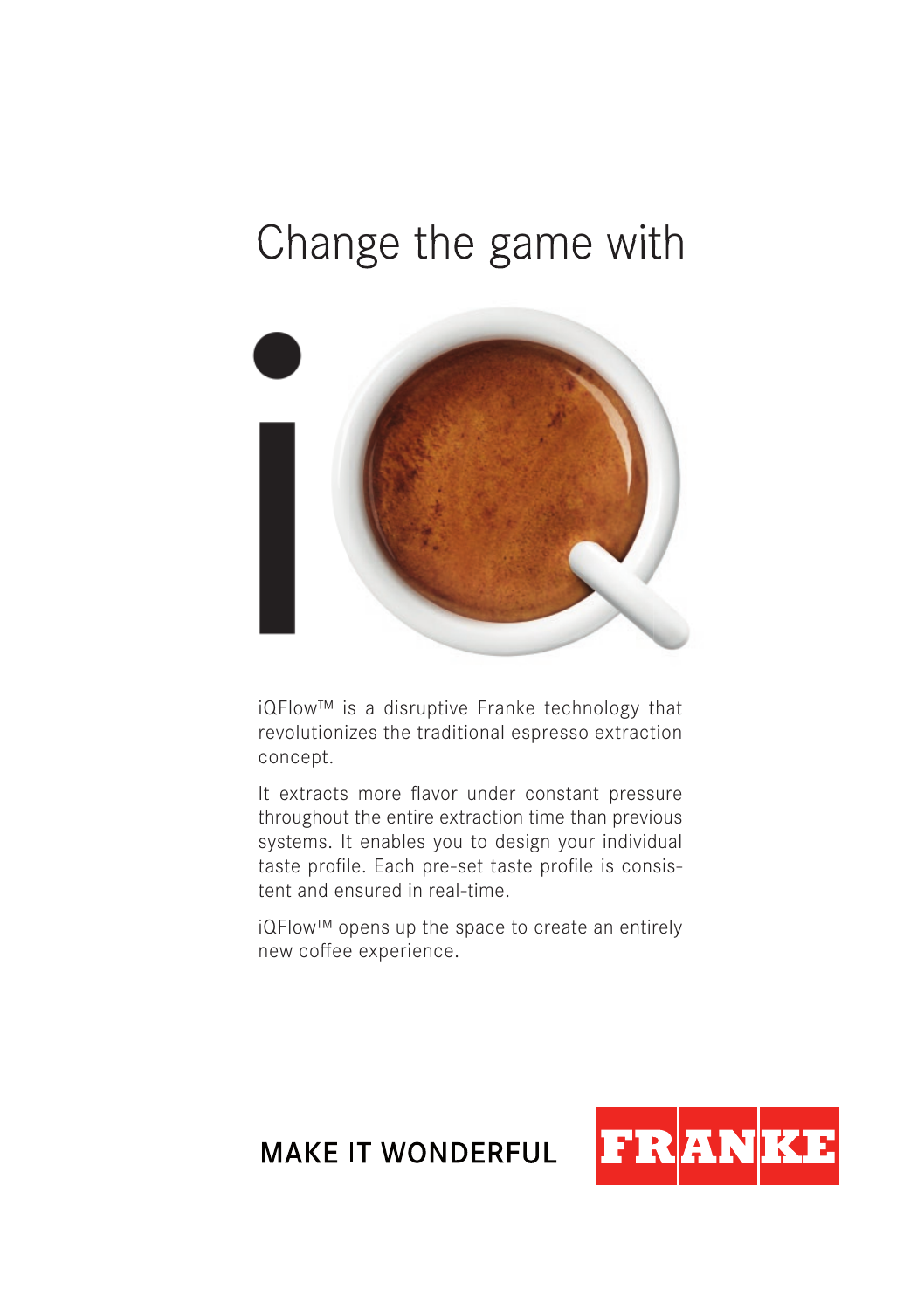An intelligent extraction process ensures a uniform pressure distribution on all the coffee grounds during the entire extraction time - getting more flavor out of your beans.



#### **COFFEE PROFILES – LA DIABOLI**

- 
- Espresso with iQFlow™
- Flavor expansion with iQFlow™ **Contract**

Based on ZHAW Report Sensory Evaluation, May 2018

|                         | without iQFlow™ | with iQFlow™ |
|-------------------------|-----------------|--------------|
| <b>Extraction time</b>  | 12s             | 12s          |
| TDS*                    | 3.63%           | 3.76%        |
| Extraction yield 14,14% |                 | 14.38%       |

\* TDS means total dissolved solids and represents the total concentration of dissolved substances in water.

### **DESIGN YOUR INDIVIDUAL TASTE PROFILES. BE A GAME CHANGER, TOO.**

iQFlow™ opens a new dimension in taste profiling by offering more variety in the creation of personalized aroma profile design - with the same coffee beans and the same degree of grind.



#### **UNFOLD MORE FLAVOR OUT OF YOUR BEANS. CREATE YOUR CONSISTENT COFFEE EXPERIENCE.**

With iQFlow™, you can enjoy fixed shot times and absolute consistent coffee quality in real-time for every cup, every day, at every location.

 $i$ QFlow™ monitors and adjusts the extraction flow during the brewing process, in real-time.

We call it the intelligent Coffee Extraction.





Create your own profile Interested in creating your very own coffee experience and taste profiles? Get in touch with us for an individual exploration.



ZHAW Report

Get the white paper Get the complete results of our scientific sensory analysis with the leading Zurich University of Applied Sciences (ZHAW), sensory department.



Become a member Be part of our iQCircle: Where coffee experts share insights to create the coffee experiences of tomorrow.